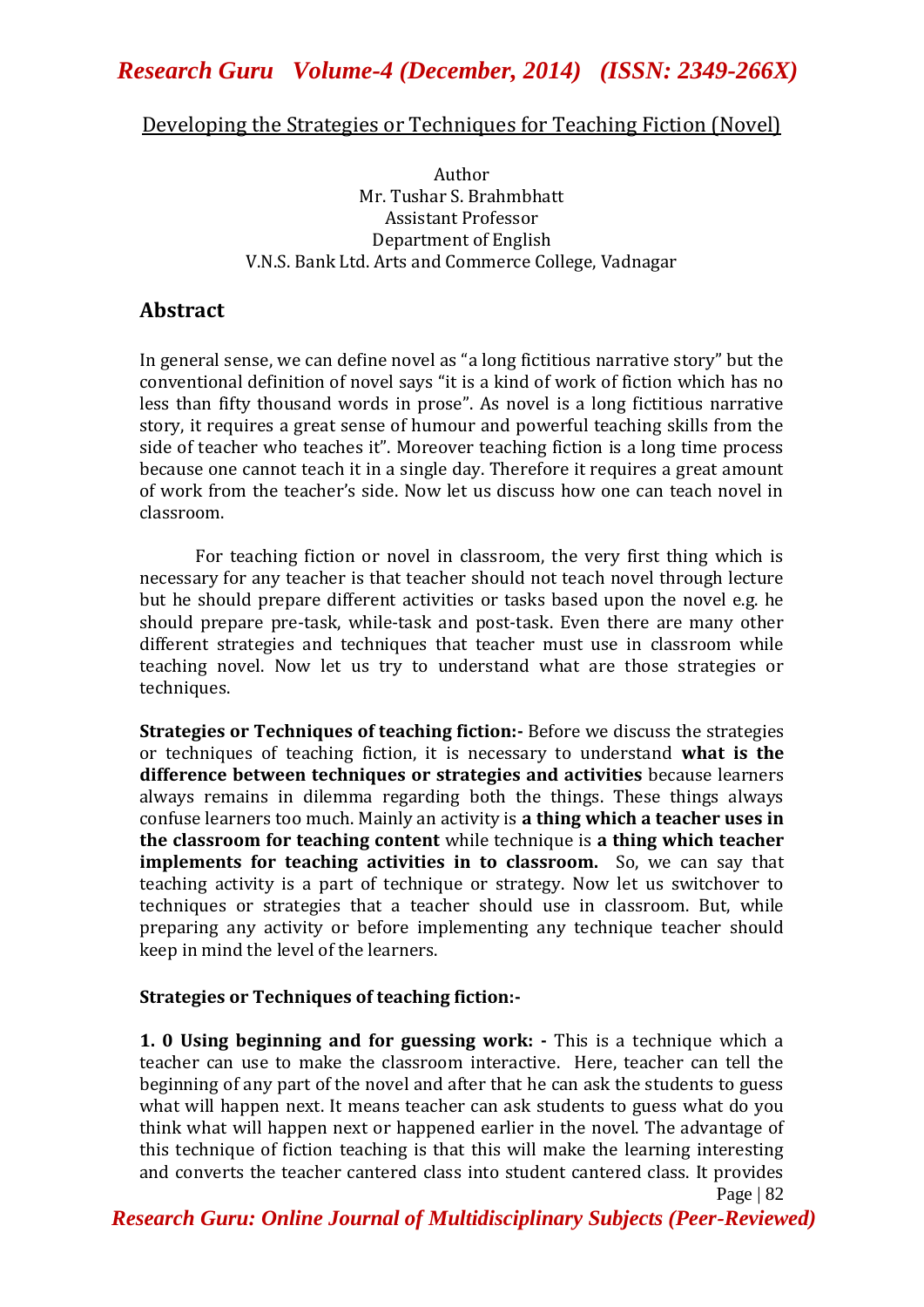the calm teacher oriented class lively atmosphere by generating much more interaction. By this technique the cognitive skill of students will also get improved.

**1.1 Introducing novel through different media: -** This is a kind of strategy where teacher does not introduce novel directly to students but he takes help of any other literary piece which has similar kind of name. In this strategy a teacher asks students to make comparison between two literary tasks i.e. a teacher may asks to compare a novel with a poem or any literary item which has same theme like that particular novel which has to be studied. Here teacher has to use preknowledge of the students. By this techniques teacher can develop critical skills in students.

**1.2 Using information gap activities: -** In this technique, a teacher has to prepare cloze based activity. A teacher uses certain proverbs or scenes. That may be familiar with the students to preparing cloze. For example in an Indian English novel, there might be certain proverbs or scenes.

A teacher should highlight these points to create i -gap (information gap filler) activity. Moreover teacher can use framing certain dialogues and he can create agreement/disagreement activities. Through this strategies teacher can make hard novel easier. By this he can bridge the gap of students needs.

#### **1.3 Using translation activities:-**

This technique can be very helpful to teach novel if the novel contains some hard words, proverbs, idioms, or cultural items. To teach all these hard things into easy way or to convert these hard things into easy things teacher can prepare translation activities or translation tasks. In this kind of translation tasks teacher should ask students to translate those hard things into their mother tongue and even teacher should help them out with some help in vocabulary and in the comprehension of language too. By doing this, a teacher can make learners familiar with the settings or the background of the novel. But before using this technique in class room teacher must check the level of the students because with the beginners or at intermediate level this technique may prove fruitless. Students who are not very much competent in language may not be able to translate the proverbs or cultural items into their mother tongue. So, teacher should keep in mind that this technique can be proved very fruitful with advance level students but not with beginners or intermediate level students.

1.4 **Showing relationship within the text: -** This type of technique can be done through comparing cohesive devices and relationship between character (family charts). Here teacher can give activities like what impression do you associate with each place; what kind of class (social) do you find in the novel then compare them with each-other. *Teacher may use complete or movement with the same space for comparison activity.* 

**1.5 Building up a labelled map of journeys in the story: -** Teacher may use this technique to teach the journey of the novel or characters. By doing this activity with the students in the real classroom teacher can bring students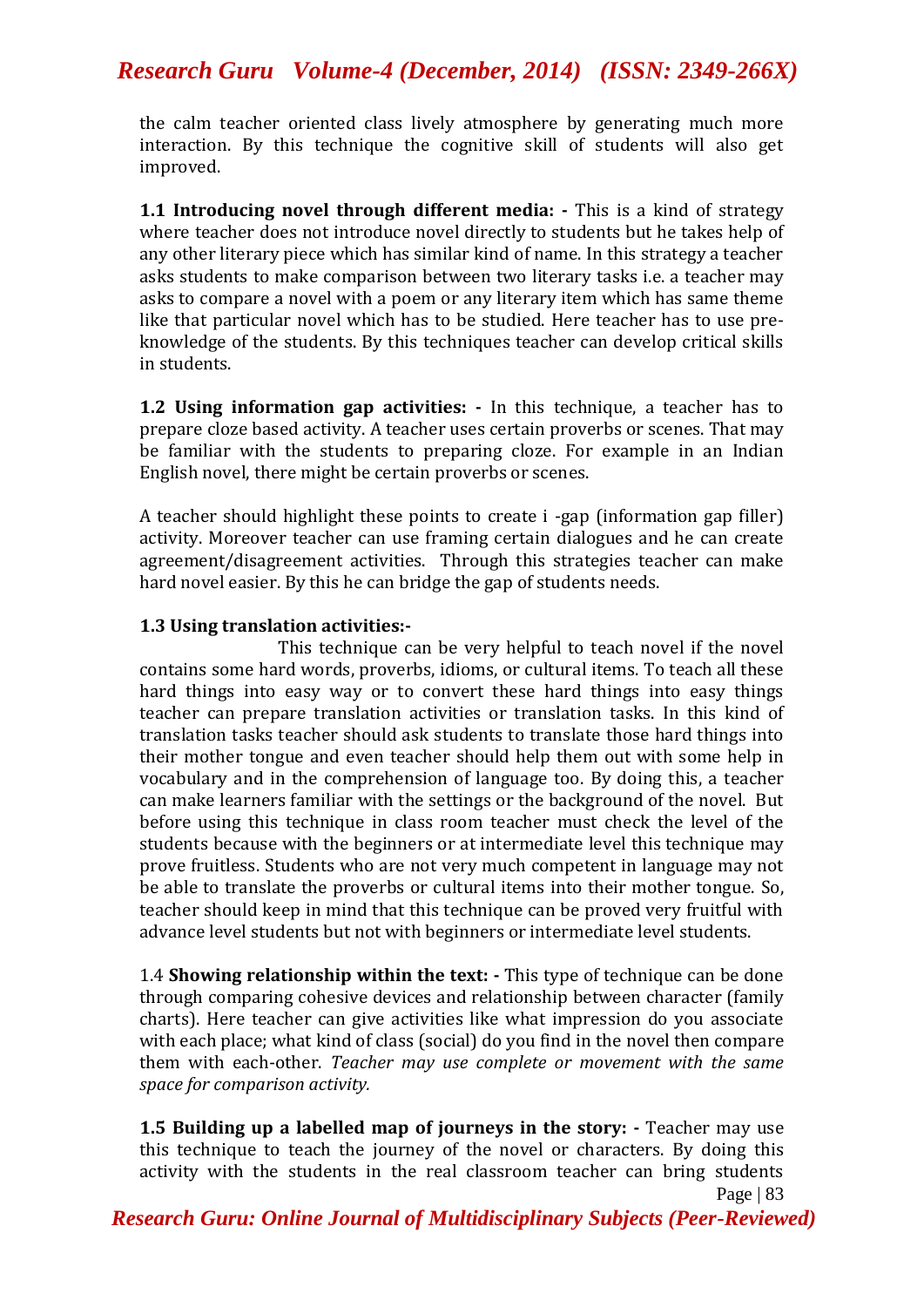unconsciously near to the characters life, their work, their relations with the other co-characters of the novel. Thus, it helps learners or students to be more familiar with the characters of the novel and also with the thematical aspects of the novel. Thus, novel teaching becomes very easy for the teaching.

**1.6 Building up time chart of the action: -** It means teacher make them know when the actions occurred in the novel and then according to the time period teacher can also present those actions into the forms of charts. Thus, through the study of charts too, student can come to know the thematical aspects of the novel and as a result of it they become enough familiar with the text. Then teacher can ask students to prepare such tasks of the particular novel and when students do this they have to read the novel and thus the purpose of teaching novel can be achieved.

**1.7 Building up research resources: -** This is one of the best strategies of teaching novel where teacher forces the students to read the critical articles of the particular novel. It means teacher without making the students know forces them to read thing written on any particular novel and by doing this makes them familiar with the plot of the novel. Then teacher can ask the students to put the views of critiques on the notice board of class room so that others can also read and can increase their knowledge of novel.

**1.8 Building up a strip cartoon of the novelistic action:-** Building up a strip cartoon of the novelistic action means teacher asks student to draw a cartoon over the actions and the things introduced to the novel. e.g. If there is a hotel or river in the novel then teacher can ask them to draw what kind of hotel or river is mentioned in the novel according to their points of view. Thus, when they are asked to draw a cartoon over novel teacher unconsciously forces them to read novel. And by doing this students learn the novel with ease. Thus, this is a good technique.

**1.9 Role play -** This technique is a role play activity where teacher asks students to perform the role of the characters of novel. By doing this they will be more familiar with the characters of the novel. But one thing is necessary for teacher to keep in mind that before giving this kind of tasks to students it becomes necessary for the teacher to check that students are familiar with the basic outline of the story. This role play activity can be very handy in bringing students near to the character and thereby to novel too.

**1. 10 Writing a letter to the novelist or the publisher: -** Here, in this technique teacher asks the students to write a letter to the novelist or publisher. This technique of teaching novel is not very common among teachers because it requires long time, and modern technology. This technique can be very fruitful but only in the big cities where modern technology like internet is available to get instant feedback from the novelist. Even there is no surety to get the feedback from the publisher or the novelist.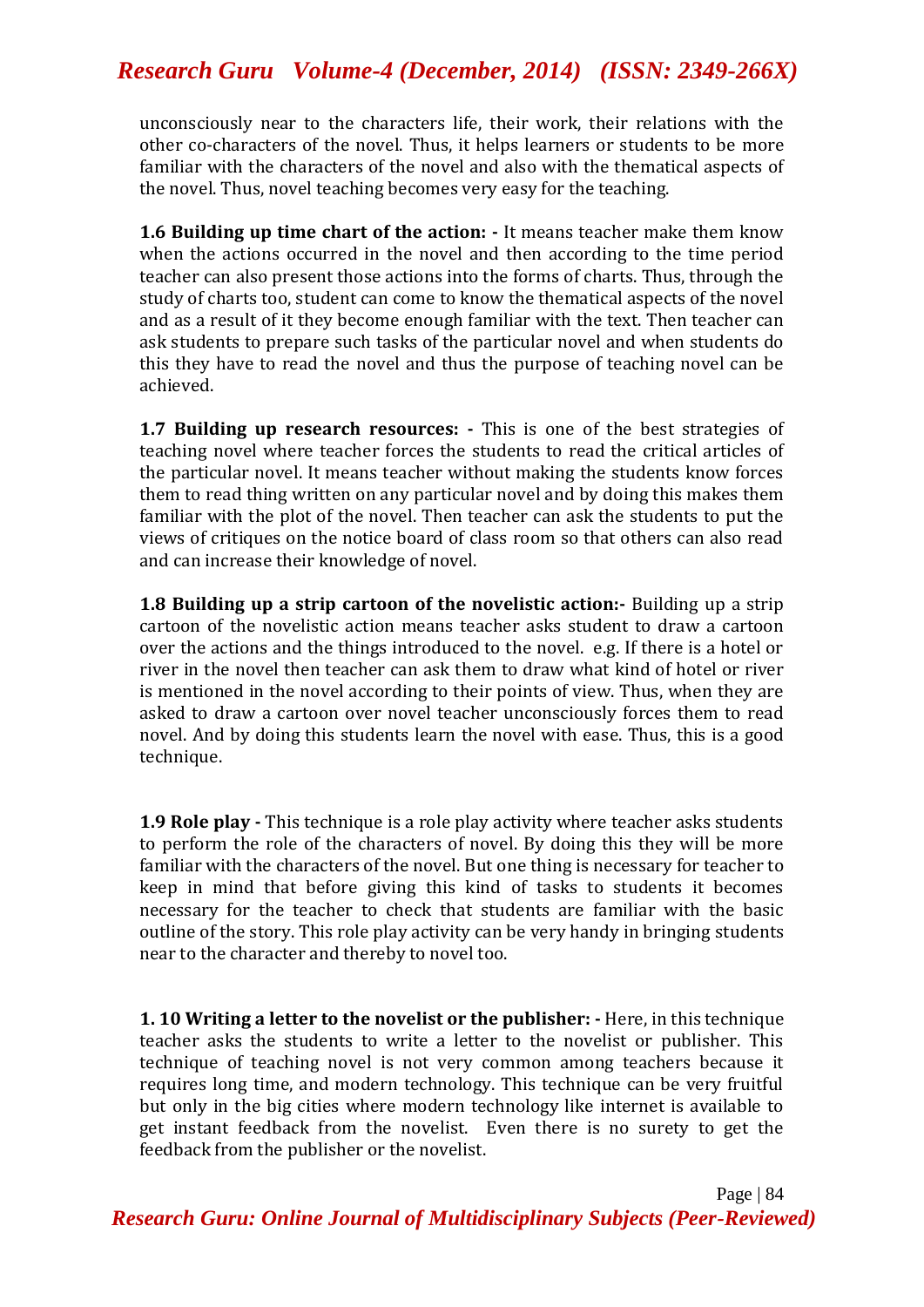**1. 11 Recitation: -** Here teacher should ask students to read aloud the passages of the novel by assuming the role of the characters. By doing this activity a student may assume the role of the characters and s/he may try to pretend like the characters. Thus, through recitation too, teacher can bring the students close to the characters of novel and thereby novel too. Aloud to recite dialogue would also make the class live and it would also help them to know new words which increase their repertoire.

**1.12 Asking students to write to an advertisement: -** This technique will help teacher to develop critical skill in students since the students have to think about which point to highlight and how to design an advertisement. The vital motive behind this technique is to bring out the hidden critics from the students and the second motive is also that through this activity teacher forces them to work upon the text of the novel. Thus, as a result of their deep concentrated work they design an advertisement and come to know the theme of the novel.

**1.13 Theme poems of parts of books: -** Here teacher should ask students to choose five to six central sentences from the novel and then ask them to create poem upon those five-six sentences. Then also ask them to interpret the created poem. This activity will not only improve their creativity but also make them near to the theme of the novel.

**1.14 Using multimedia: -** This is the best thing what teacher can do. Visualisation creates great impact upon the mindset of the students. It provides such impact regarding the text which stays in mind for very long time. If possible then teacher should show students the film based on the novel. Thus, students can improve their critical aspects too.

**1.15 Using soap-opera: -** This technique is not well used by the teachers but it can serve the purpose of teaching novel. Here in this technique teacher has to ask students to think of any television serial) actor or actress for the character of the novel. E.g. If the teacher has to teach the novel *"The old man and the Sea"*, then teacher should ask the students that which television (serial) character is suitable for the character of Santiago.

**1. 16 Literal Thinking: -** This technique is very same to the technique of soapopera. Here too, students have to think any particular character for the novel's character. But the only difference is that in soap-opera students have to think about any television character as the character of the novel but in the technique of Literal Thinking students have to think widely and have to choose any actor or actress from Hollywood or Bollywood. E.g Amittab Bachhan as Santagio.

**1.17 Mimes and tableaux: -** Here teacher should come out with certain portion of the novel and then he should prepare and enact a mime upon that portion of the novel. If teacher does this then teacher can unconsciously develop the predicting or guessing power of the students.

**Conclusion:-**